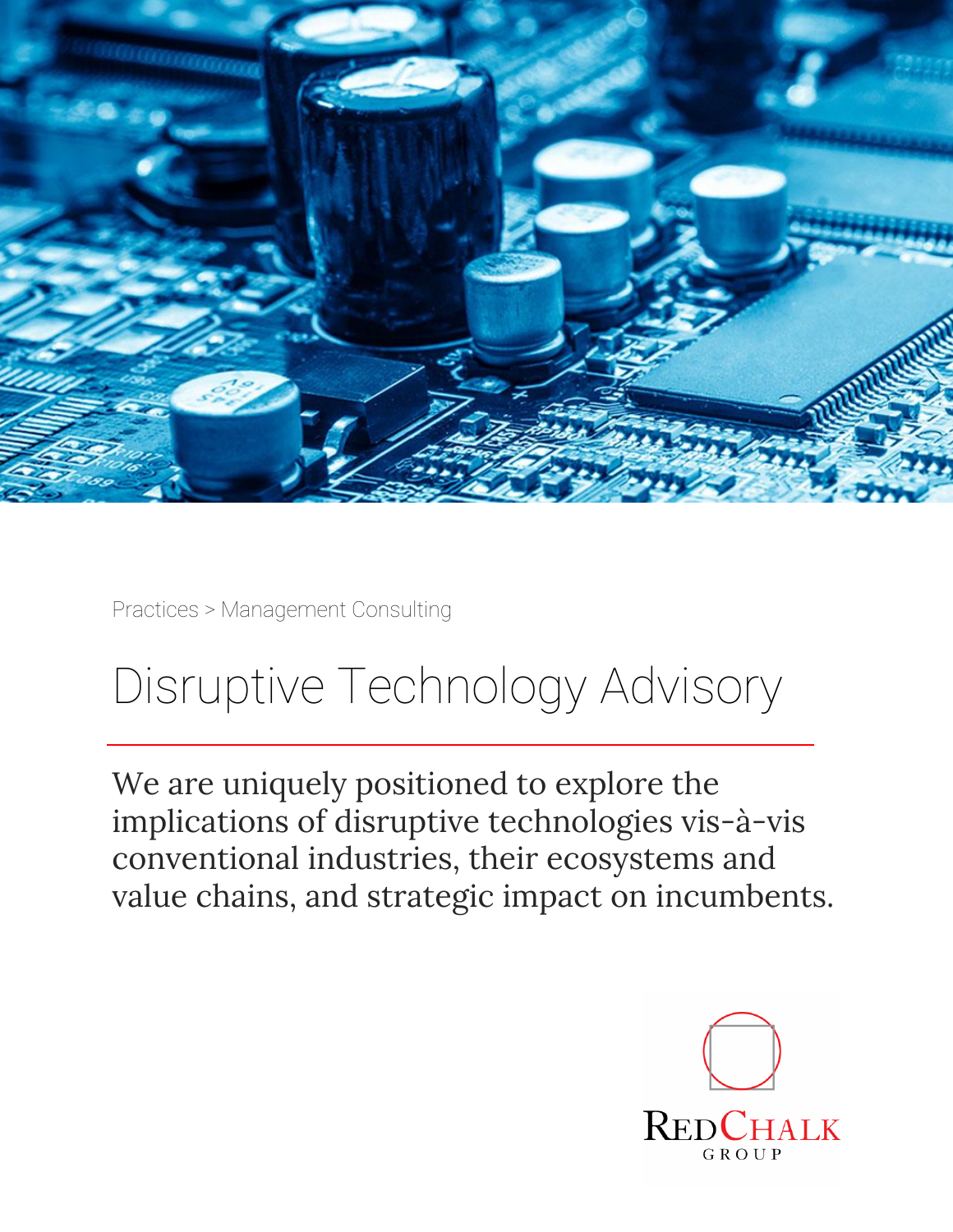# Disruptive Technology Advisory

We are uniquely positioned to explore the implications of disruptive technologies vis-à-vis conventional industries, their ecosystems and value chains, and strategic impact on incumbents.

Conventional strategic planning efforts are now actively challenged by disruption, especially those owing to highly accelerated technology advancements – these enhancements are enabling novel business models, innovative delivery channels, or enhanced product and service value propositions. Red Chalk Group's unique capabilities blend deep strategy with rich domain expertise related to disruptive, emerging, and precommercial technology development. On the disruptive themes characterizing the strategic landscape today, Red Chalk Group has advised and successfully presented unconventional perspectives and insights to top management teams at market-leading organizations.

#### **Issues/Questions**

- What is the strategy to succeed in light of pervasive technology and market shifts (e.g. Internet of Things)?
- How can incumbents react to heightened competitive rivalry as introduced by disruptive and sophisticated new entrants with competing business models?

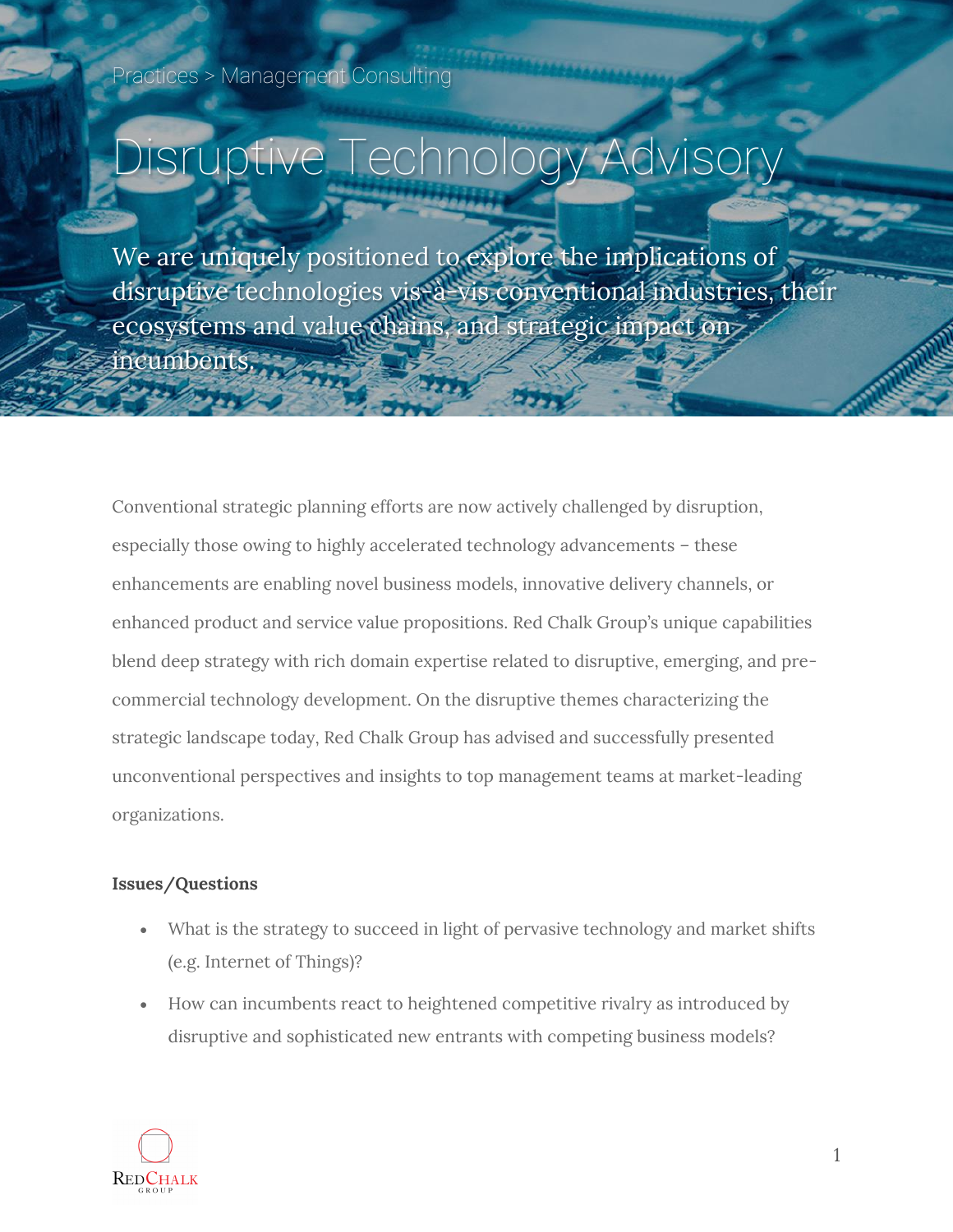- What business models must be developed to address evolving underlying technologies, product innovations, or consumer needs?
- Based on evolving ecosystems, where should mature participants seek to participate within the value chain and with what business models?
- Owing to disruptive entrants and technologies, how will a historically predictable market consisting of an established value chain, competitive dynamics, and incumbent participants evolve over a long-term horizon?

#### **Services**

- Business model innovation
- Disruptive technology ecosystem development
- Disruptive strategy development
- Emerging technology commercialization strategy
- New growth platform strategy development
- Technology due diligence

#### **Key Industries**

- Connected / Smart Home
- Cybersecurity
- Financial Technology (P2P, Mobile Payments, NFC)
- Internet of Things (IoT)
- Industrial Internet of Things
- Vehicle Telematics
- Advanced Robotics and Manufacturing
- Commercial Drones (UAV / UAS)

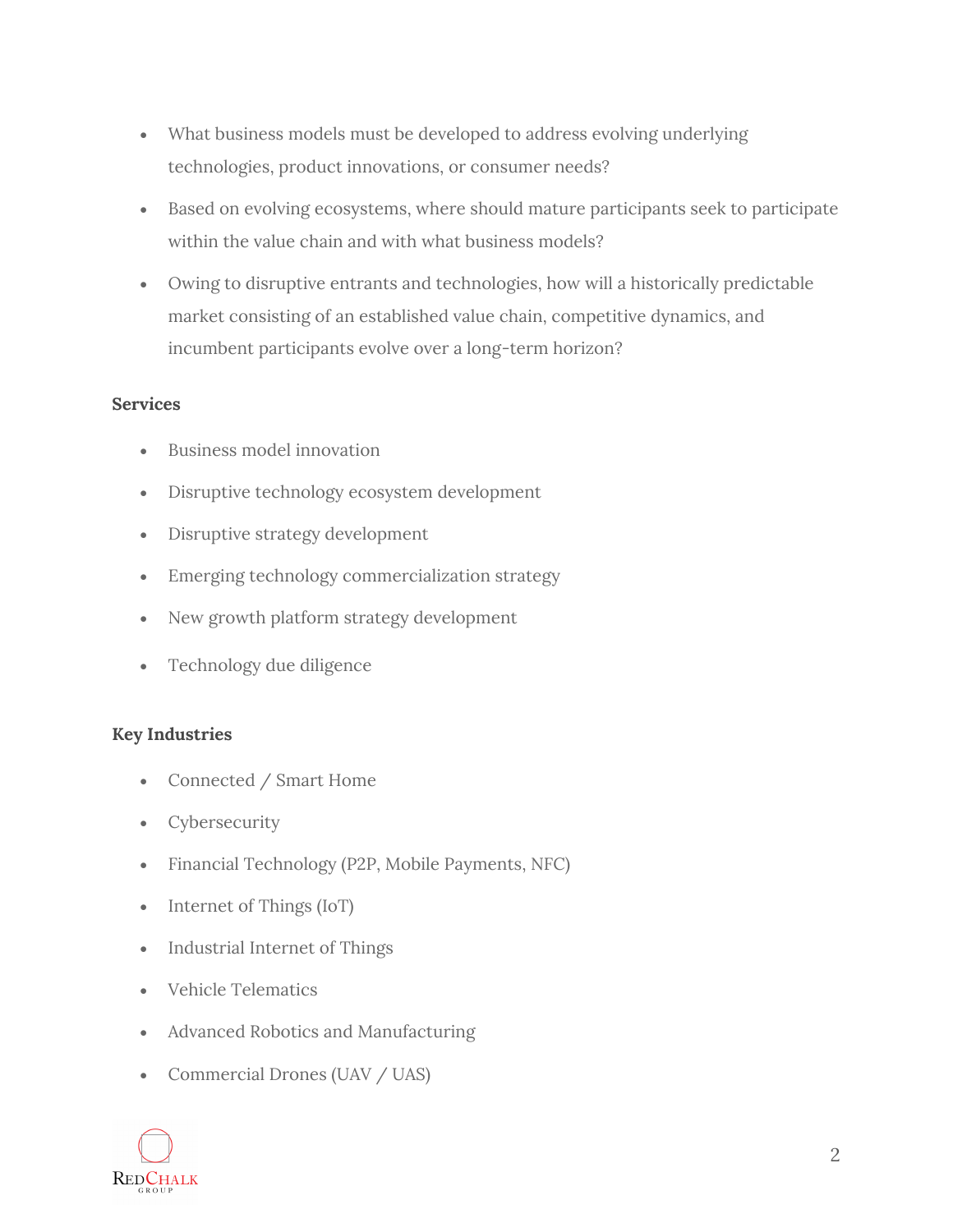- Mobile Internet
- Mobile Advertising
- Wearables
- Advanced Batteries
- Additive Manufacturing (3D Printing)
- Hydraulic Fracturing
- mHealth
- Waste to Energy

#### **Business Model Innovation**

The ubiquity and rapid penetration of enabling technologies has generated incremental channels of market access and is shifting industry profit pools away from traditional participants, forcing corporate decision makers to evaluate nascent – and often untested – business models in an attempt to recoup profits, challenge market share dilution, or to simply remain relevant as part of an ecosystem. Red Chalk Group has served leading market players and their leadership by defining the emerging business model landscape, identifying natural value extensions, and building out the business model strategy to more effectively compete in challenging environments characterized by disruptive entrants. Ultimately, our recommendations have helped incumbents navigate rapidly evolving ecosystems and defined their roles in light of disruptive new entrants and shifts in industry profits.

#### **Disruptive Technologies Ecosystem Development**

Disruptive technologies have created intersections with traditional value chains effectively altering the roles, positions, and value-propositions of incumbents. Such disruption has resulted in complex "ecosystems" that manifest as non-linear in terms of business system

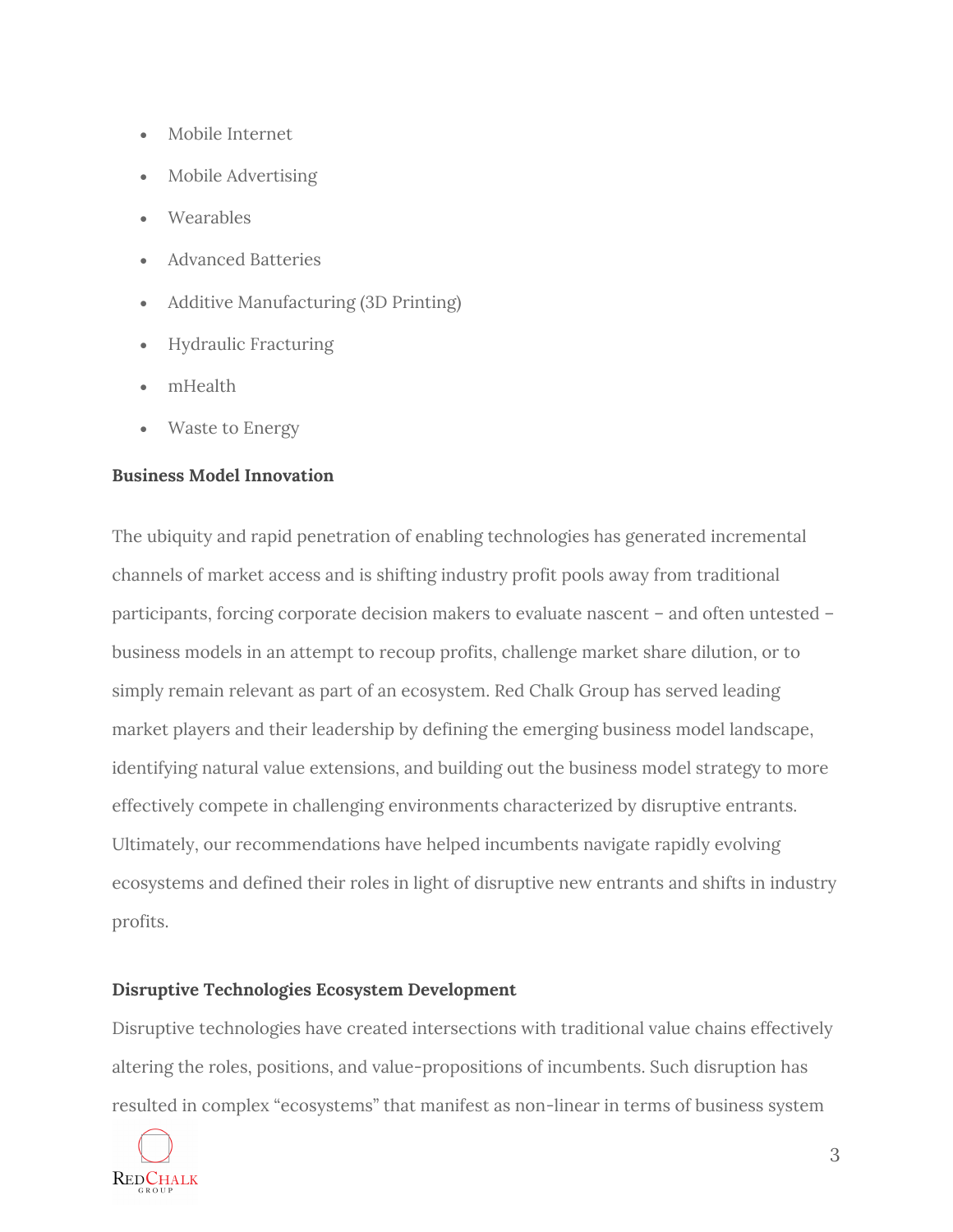processes and end-user value propositions. Red Chalk Group has successfully assisted clients in defining new ecosystems and deeply assessing future roles in the context of rapidly changing dynamics, with a focus on leveraging existing firm competencies in a targeted, value-accretive manner within an ecosystem context.

#### **New Growth Platform Strategy Development**

Participation within a disruptive theme may be daunting for participants with capital and resources allocated towards historically predictable and balanced risk-reward markets – however, extensions can serve as option value in growth or value augmenting to traditional market participation. Red Chalk Group has worked with Fortune 500 leadership to develop new growth platform strategies in disruptive technology markets, ultimately defining the roadmap to participate by way of organic and inorganic investment (bolt-on and new platform), identification of the highest value and most attractive segments for participation, and the development of a long-term perspective on the structural properties of the market as it shifts from emerging stage.

### **Contact**

For more information, please reach out to our Management Consulting Practice:

#### [consulting@redchalk.com](mailto:consulting@redchalk.com)

+ 1 847 390 0700 Please select option 2

About Red Chalk Group's Management Consulting Practice

*Red Chalk Group is a premier, boutique strategic advisor to senior executives at leading, global organizations. We are routinely engaged to advise on strategic growth platforms,*